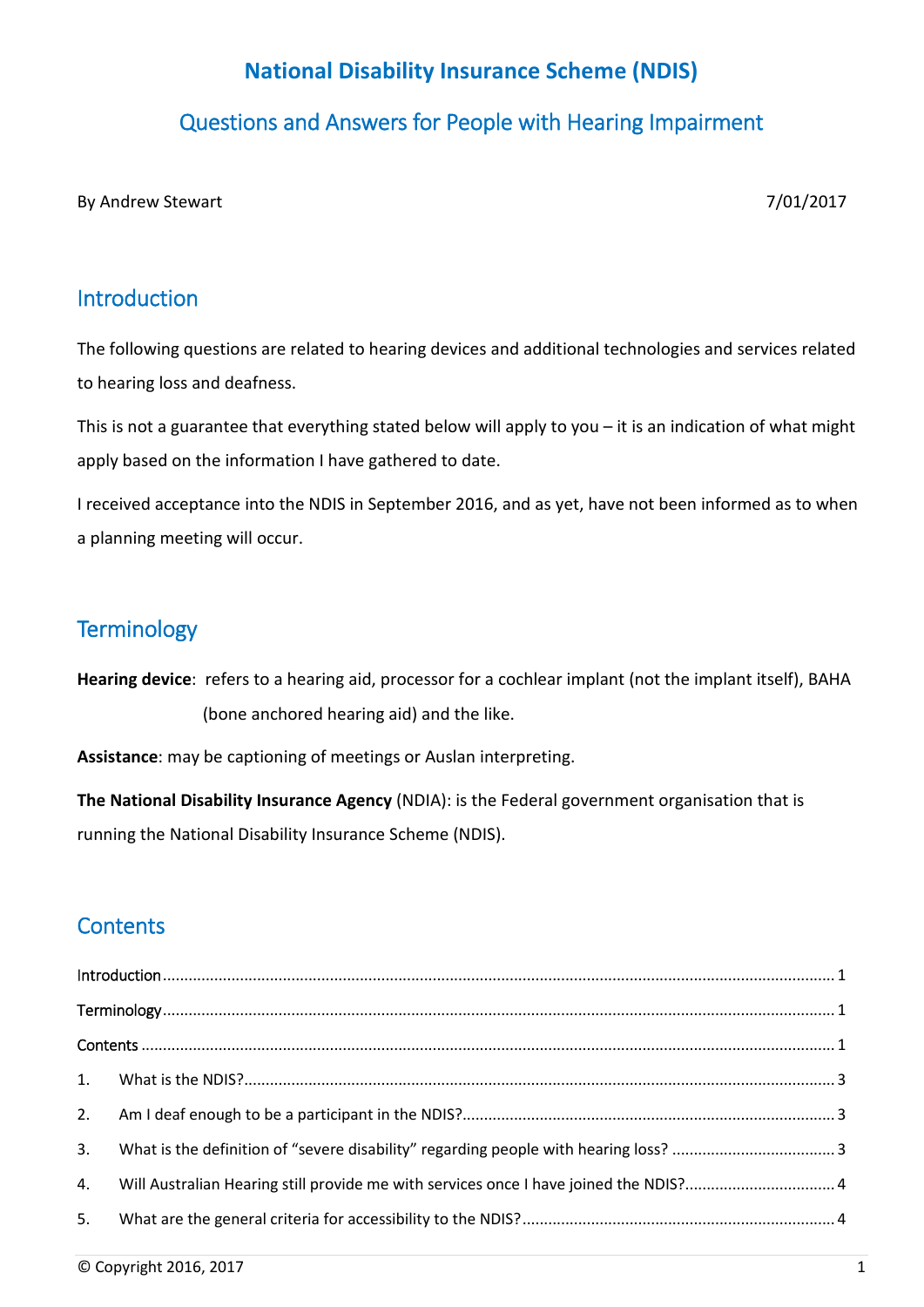| 6.  |                                                                                                     |  |
|-----|-----------------------------------------------------------------------------------------------------|--|
| 7.  |                                                                                                     |  |
| 8.  |                                                                                                     |  |
| 9.  |                                                                                                     |  |
| 10. | When my plan is approved, are there specific time frames determining spending the benefits? 5       |  |
| 11. |                                                                                                     |  |
| 12. |                                                                                                     |  |
| 13. | If I choose for the NDIA to handle my finances, what organisation can I approach to assist me? 6    |  |
| 14. |                                                                                                     |  |
| 15. |                                                                                                     |  |
| 16. |                                                                                                     |  |
| 17. |                                                                                                     |  |
| 18. |                                                                                                     |  |
| 19. |                                                                                                     |  |
| 20. |                                                                                                     |  |
| 21. |                                                                                                     |  |
| 22. |                                                                                                     |  |
| 23. |                                                                                                     |  |
| 24. | Will my plan cover include unforeseen repairs and replacement for hearing device accessories? 9     |  |
| 25. |                                                                                                     |  |
| 26. |                                                                                                     |  |
| 27. |                                                                                                     |  |
| 28. |                                                                                                     |  |
| 29. |                                                                                                     |  |
| 30. |                                                                                                     |  |
| 31. | If I need an urgent funding review, due to mishap, can I buy a replacement prior to approval? 10    |  |
| 32. | If I receive funding from Job Access - EAF - will this affect my NDIS benefits, and vise versa?  10 |  |
| 33. | Job Access / Employment Assistance Fund (EAF) shortfall - will NDIS make up the difference?  10     |  |
| 34. | Are visits to my audiologist or Ear, Nose and Throat specialist covered by NDIS? 10                 |  |
| 35. |                                                                                                     |  |
|     |                                                                                                     |  |
|     |                                                                                                     |  |
|     |                                                                                                     |  |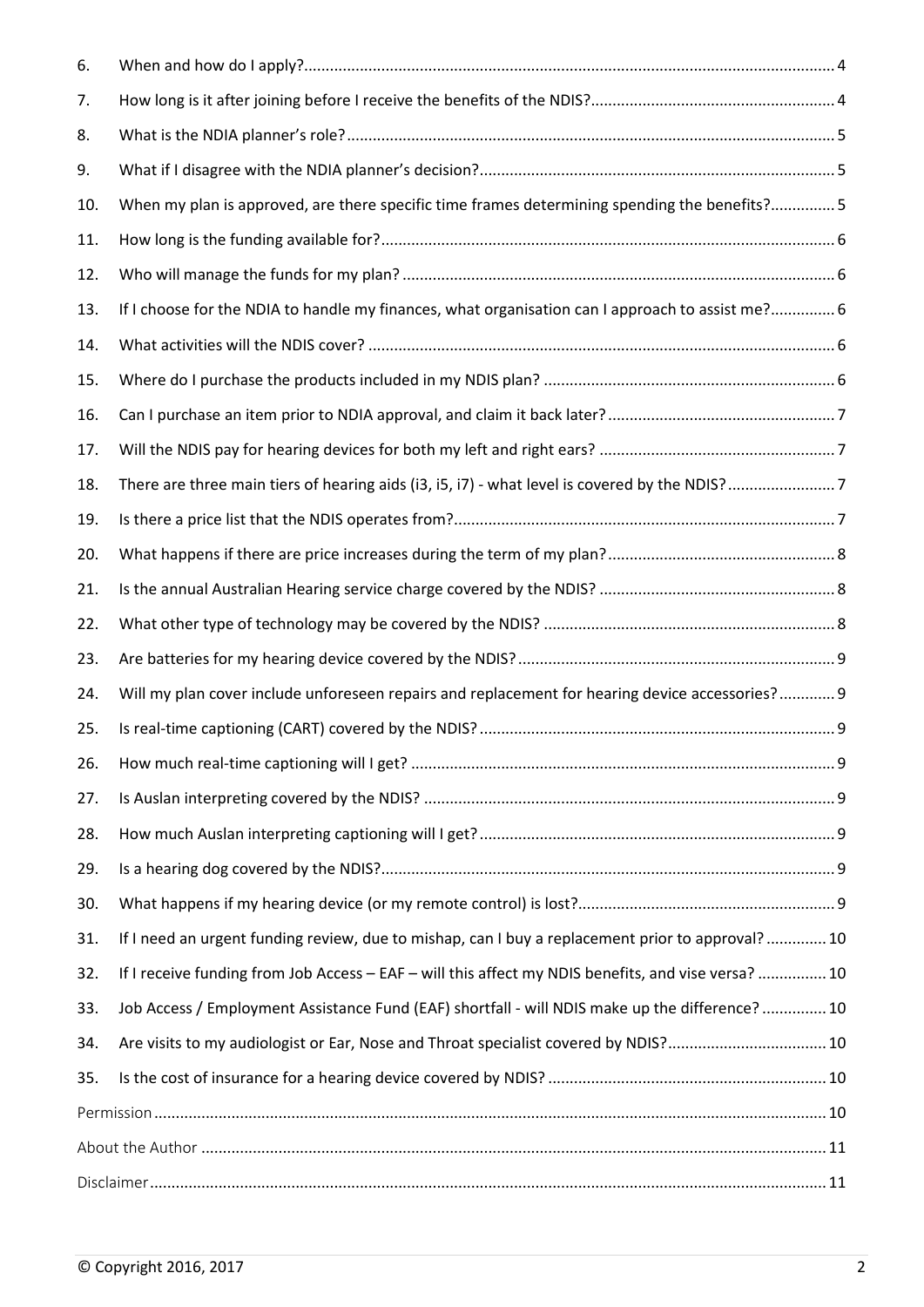#### <span id="page-2-0"></span>**1. What is the NDIS?**

The NDIS is the new way of providing support to Australians with disability, their families and carers. Based on insurance principles the NDIS takes a lifetime approach and invests in people with disability early in order to improve their outcomes later in life.

The NDIS gives all Australians peace of mind that if their child or loved one is born with, or acquires, a permanent and significant disability they will get the support they need.

The NDIS supports people with disability to build skills and capability so they can participate in all areas of life, including community and employment.

### <span id="page-2-1"></span>**2. Am I deaf enough to be a participant in the NDIS?**

To be a participant of the NDIS, you must have severe, permanent disability.

Hearing impairment is covered by the NDIS but it must be permanent to be considered for the NDIS. The NDIS Operational Guidelines lists the conditions for which permanent impairment/functional capacity are variable and further assessment of functional capacity is generally required:

Cortical deafness, Pendred syndrome, sensori-neural hearing loss, stickler syndrome,

Usher syndrome and Waardenburg syndrome

If you require hearing devices, other forms of assistive technology, assistance (e.g. captioning of meetings, hearing assistance dog), or interpreters to assist in your communication because of a hearing impairment you are encouraged to complete an NDIS access request form. Some people who are hearing impaired are being accepted under the NDIS, as I have.

Note: If at any point you are assessed as not being eligible to become a participant in the NDIS, there is nothing to prevent you from reapplying at a later date.

### <span id="page-2-2"></span>**3. What is the definition of "severe disability" regarding people with hearing loss?**

The most difficult criteria to interpret in regards to hearing loss is what the NDIS will consider is a "severe disability."

A "severe disability" is not the same as a "severe hearing loss". So, if you don't have access to hearing aids and/or the other technology/services listed above and there is difficulty in communicating with others you may still be eligible to access the NDIS. If there is even one area of your life (including employment, education, social participation, independence, living arrangements, health and wellbeing) where there are challenges in communicating as a result of your hearing impairment, I encourage you to apply for the NDIS.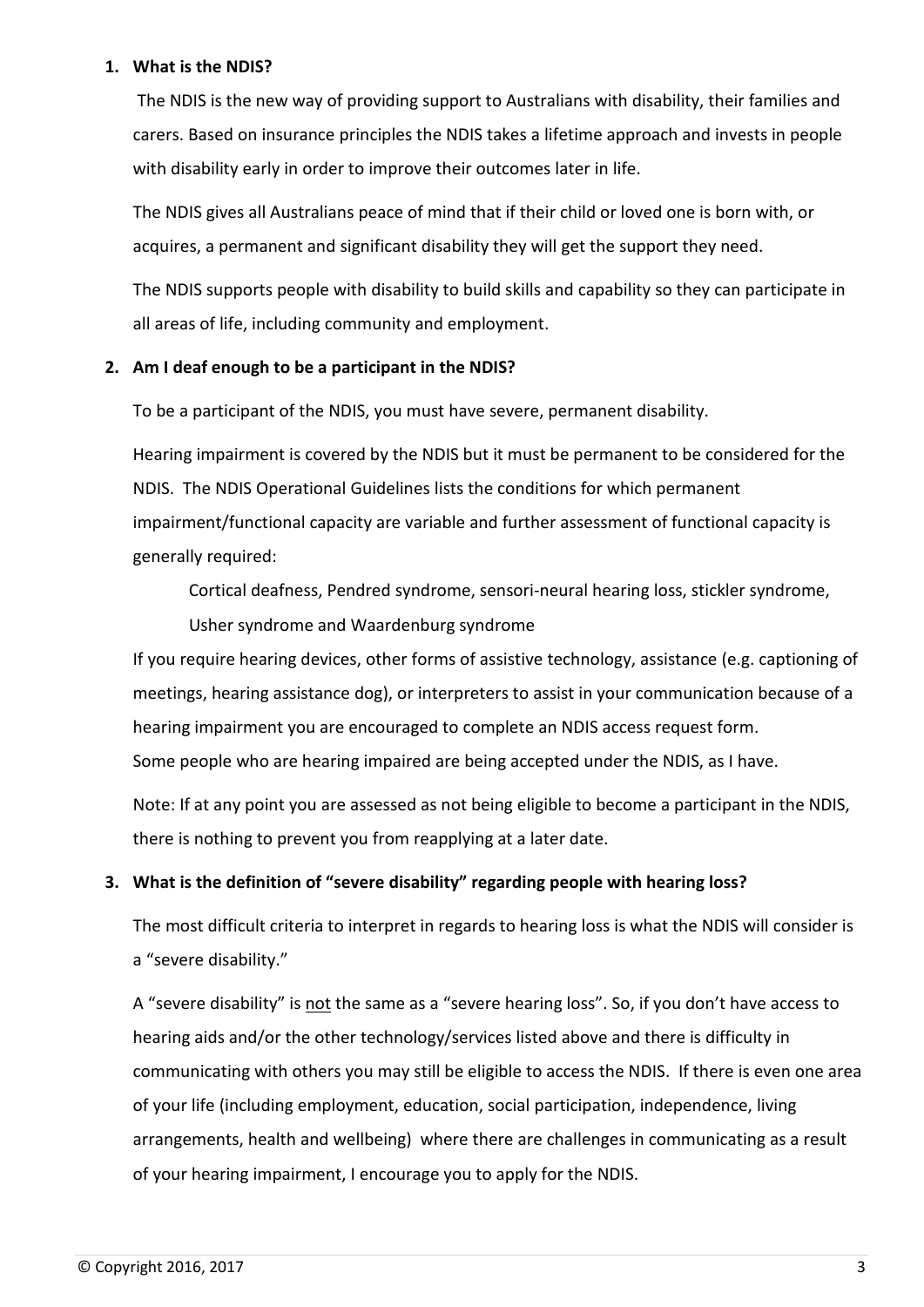#### <span id="page-3-0"></span>**4. Will Australian Hearing still provide me with services once I have joined the NDIS?**

Yes. Australian Hearing is an approved provider under the NDIS and if you are a current Australian Hearing client, you will continue to receive the same level of hearing services regardless of whether or not you are registered for the NDIS.

Australian Hearing continues to be available to eligible clients, and eligibility will not change.

Australian Hearing will continue to be the sole provider for clients who access services via the Community Service Obligation (CSO) Program until at least the end of June 2018. At this point there is no planned transition time for these potential participants but they are welcome to apply under the new participant pathway.For information from Australian Hearing, see

<span id="page-3-1"></span><https://www.hearing.com.au/australian-hearing-and-the-ndis-what-it-means-for-you/>

#### **5. What are the general criteria for accessibility to the NDIS?**

To access the NDIS, you must live in an area where the NDIS is available. The NDIS website will provide information on when the Scheme will be accessible in your area.

#### <https://www.ndis.gov.au/people-disability/access-requirements.html>

[Existing Commonwealth and state-based services and supports](https://www.ndis.gov.au/people-disability/other-services.html) will continue until eligible people with disability start their plans with the NDIS.

An applicant must submit an access form (this is what the NDIA calls the application form) before he/she turns 65 years of age, be an Australian citizen and have a permanent disability.

#### <span id="page-3-2"></span>**6. When and how do I apply?**

To obtain an access form call 1800 800 110, and if you meet their general requirements, they will either email or post the form to you (whichever you prefer).

There may also be an option to complete the form while on the phone. The potential participant can insist on a written access form and I would suggest that that would be important information to those with a hearing impairment.

Once you submit the form, the NDIA has 21 days to decide to accept your application. In this time, they may ask for more information, e.g. report form from your audiologist.

Make sure you include your last audiogram with the application and follow up if you do not receive notification about your acceptance or otherwise into the NDIS.

### <span id="page-3-3"></span>**7. How long is it after joining before I receive the benefits of the NDIS?**

The NDIS is being introduced in stages, because it's a big change and it is important to get it right and make it sustainable. Existing service users and new participants will enter the scheme progressively. You can complete an access form at any time but the process from there will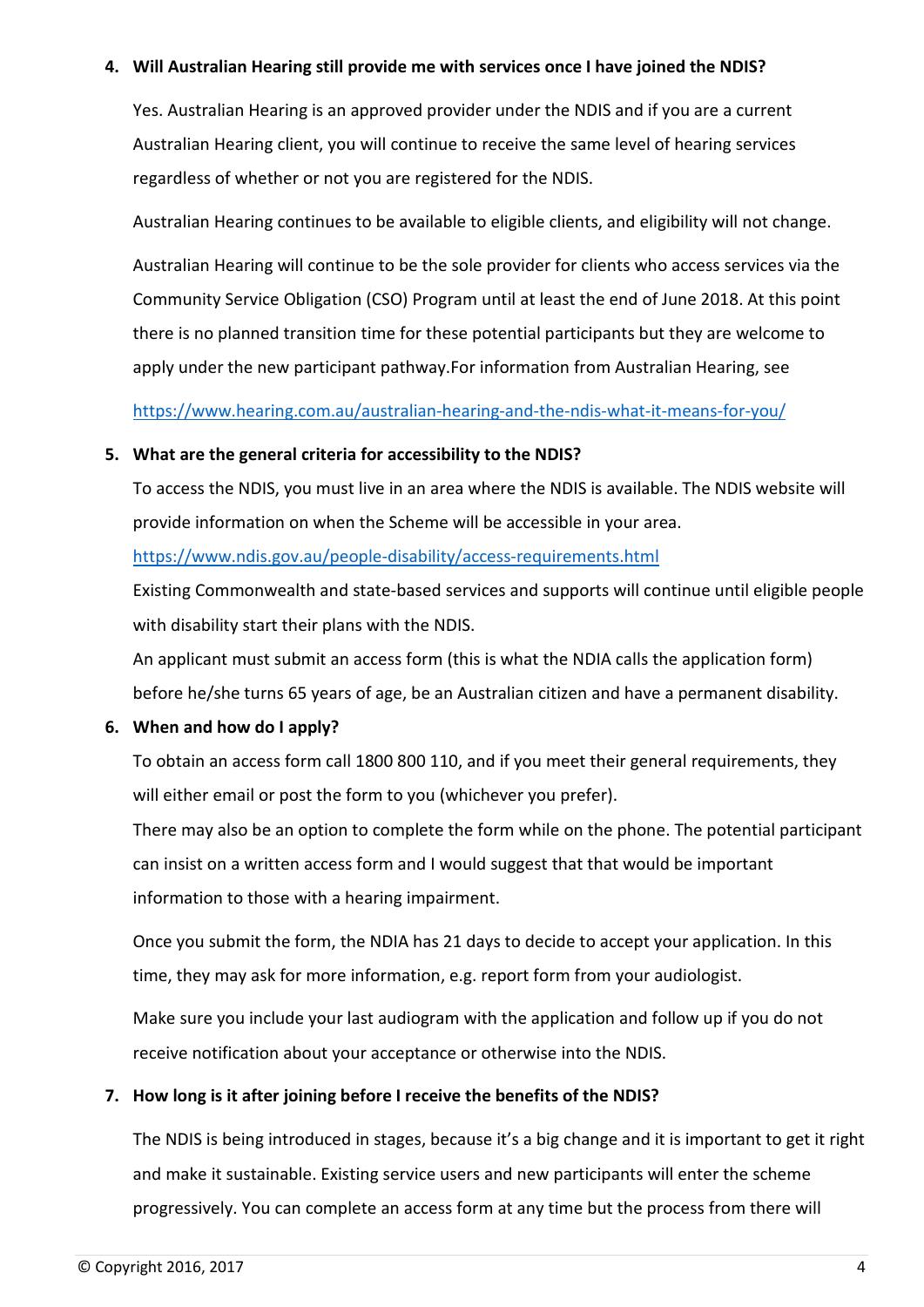depend on your position on the long list of people who are waiting on supported plans for their disability.

I have been told there are no guarantees how long the process will be, and that some people may be looking at 1 to 2 years before a planning meeting occurs. The priority are those currently receiving State based disability services.

#### <span id="page-4-1"></span><span id="page-4-0"></span>**8. What is the NDIA planner's role?**

The planning meeting is an opportunity for the planners to collect information. They then build a plan on what they believe should be included which goes to a higher delegate for approval. Some of what happens in the system is about the planner's ability to tell your story.

Planners will not discuss or make a decision at the planning meeting about what is, or is not, to be funded because approval comes from higher managers who will consider what is reasonable and necessary for the NDIS to fund.

### <span id="page-4-2"></span>**9. What if I disagree with the NDIA planner's decision?**

If the NDIS rejects something that you have requested on your plan, and it is reasonable and necessary in your opinion, you should request a review.

This is not a complaint against the planner, but asking for the decision to be checked. It is most helpful in those instances if you are able to provide some written documentation supporting your claim. For example, a report from an audiologist listing the technical aspects of different hearing aids and why one may be more suitable than another.

It is the planner's job is to assess the functional impacts of your disability and apportion appropriate funding. It's up to the person with a hearing impairment to articulate clearly what the functional impacts are. State clearly what your goals are, and the supports that will assist you to achieve those goals.

Remember, the planners are not hearing professionals, and they make mistakes from time to time. To request a review is free, and the decision is reviewed by an experienced planner. Questioning an outcome, when necessary, will eventually help improve the whole system.

### <span id="page-4-3"></span>**10. When my plan is approved, are there specific time frames determining spending the benefits?**

The planner will provide directions about when the funds can be spent, e.g. 4 hours of assistance per week but is more likely to be provided to be spent flexibly as required, if that is what you request.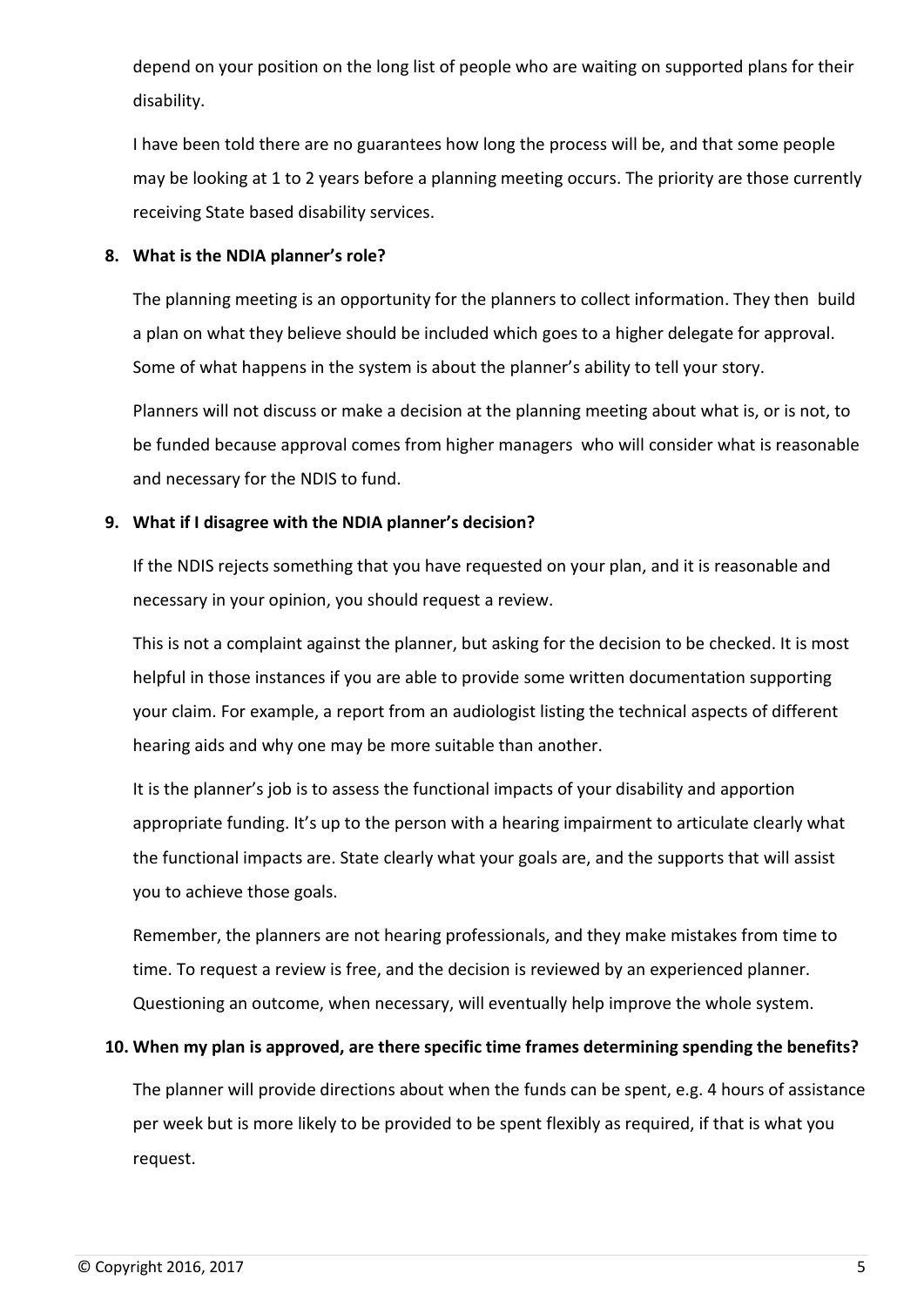#### <span id="page-5-0"></span>**11. How long is the funding available for?**

The typical participants plan is funded for a twelve month period. At the end of that period a review will take place. There are exceptions where a plan may be implemented for a shorter period of time.

<span id="page-5-1"></span>If your circumstances change significantly, you can ask for a review at any time.

#### **12. Who will manage the funds for my plan?**

There are three ways for your plan to be managed under the NDIS

- a) NDIA will manage the funds for you and pay your invoices etc. (this option requires you to use registered NDIS service providers)
- b) Request a third party to manage your plan (that person will be from a third party organisation) or
- c) Self-manage your plan (if you choose this option you will be responsible for arranging your own supports and ensuring invoices are paid on time etc. NDIA will reimburse you after you make a claim in the online system but this option also provides the opportunity to use service providers who are not registered with the NDIA).

#### <span id="page-5-2"></span>**13. If I choose for the NDIA to handle my finances, what organisation can I approach to assist me?**

<span id="page-5-3"></span>The list of providers are listed on the NDIS website in the Provider Section

#### **14. What activities will the NDIS cover?**

Areas covered by the NDIS include employment, education, social participation, independence, living arrangements and health and well being.

The best advice is to ensure your goals (when asked) include your desire to engage more fully in community and social activities e.g: Your goals might include maintaining relationships with your broader family, or hearing the tv better. Another example is real time captioning for personal use, for volunteering, family outings, meetings etc

Keep your goals realistic, you are not going to receive 16 hours a day of real time captioning, every day of the year so think about what is reasonable.

#### <span id="page-5-4"></span>**15. Where do I purchase the products included in my NDIS plan?**

If you are a self-managed participant of the NDIS, under the principle of choice and control you can purchase your equipment wherever you wish, but you must provide receipts, and only claim up to the amount in your approved plan.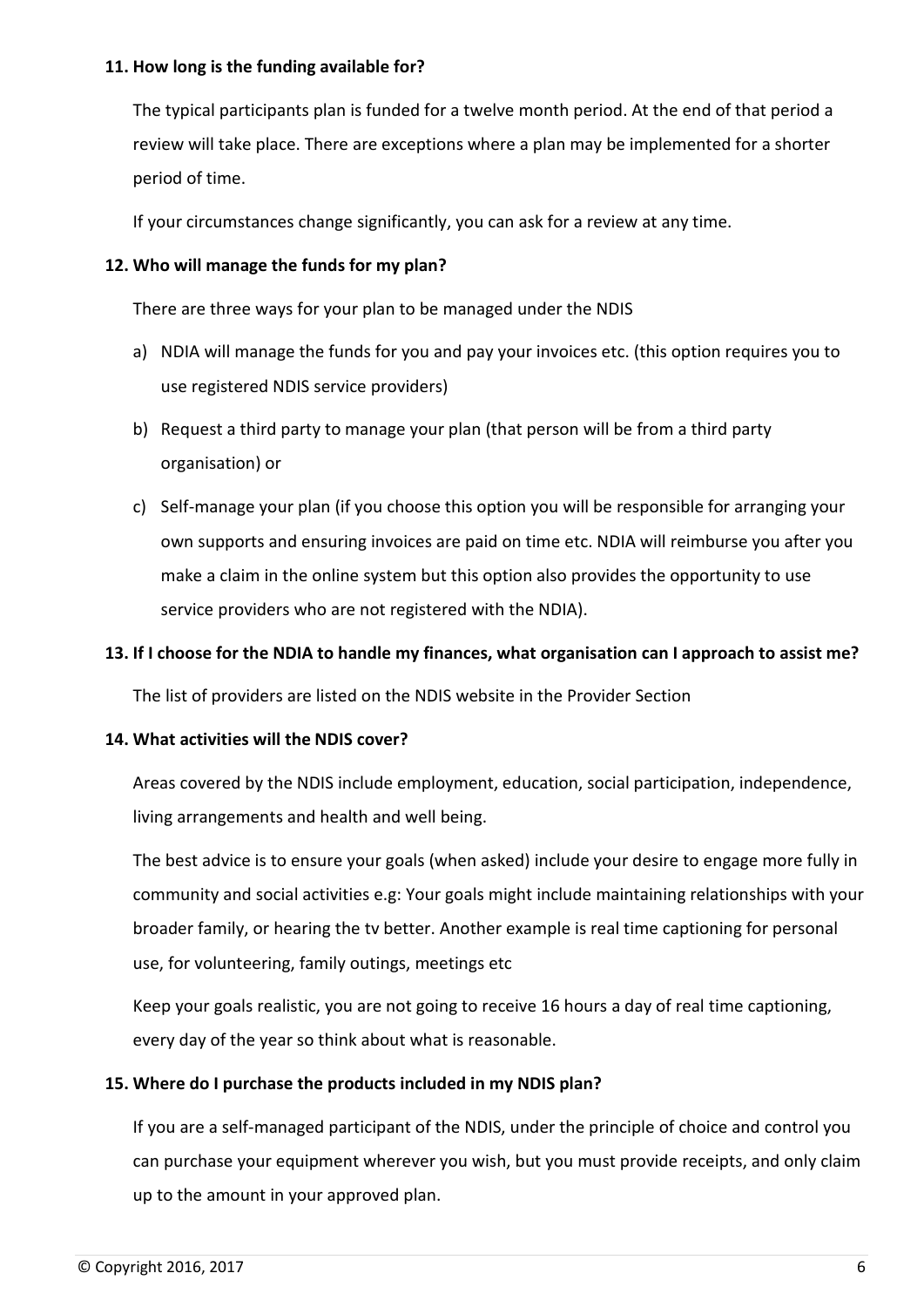If you want a particular item (e.g. the top of the line hearing aid with all the bells and whistles) beyond the NDIA funding you can choose to pay the difference, or purchase an item within the cost approved by the NDIA.

If you are not a self-managed participant, you will be required to use a registered service provider for all purchases.

#### <span id="page-6-1"></span><span id="page-6-0"></span>**16. Can I purchase an item prior to NDIA approval, and claim it back later?**

You cannot purchase an item prior to approval and then claim it back. All purchases must be made after the date of the plan and funding approval.

#### <span id="page-6-2"></span>**17. Will the NDIS pay for hearing devices for both my left and right ears?**

Yes, whether they are hearing aids or cochlear implants, other hearing devices or a combination, if you need two devices to meet your communication requirements and an audiologist or hearing specialist has documented those requirements, the NDIA will consider the information and make a decision as to whether or not the request is reasonable and necessary.

#### <span id="page-6-3"></span>**18. There are three main tiers of hearing aids (i3, i5, i7) - what level is covered by the NDIS?**

The NDIA is currently putting together a position paper which should provide some clarity around this question.

Regardless of what they provide, the NDIA will request an audiologist report, in which the functional impact of your hearing impairment needs to be highlighted.

### <span id="page-6-4"></span>**19. Is there a price list that the NDIS operates from?**

There was a price list in 2015 for assistive technologies, including hearing aids, cochlear implant processors (not the implant itself), hearing loops and similar items.

The list is no longer in use, as the NDIA decided that approach was incorrect.

Assistive technology is listed in a plan as \$1 until the participant provides a quote for the "approved" item. Once the quote is received by the NDIA, the planner will assess if that is reasonable and necessary and/or how much funding will be provided.

If the NDIA planner decides a cheaper product is sufficient, you may opt to pay the difference yourself, or get the cheaper item.

However, if you can justify to the NDIA that more expensive products are reasonable and necessary to reduce the functional limitations of your hearing impairment and there is evidence to support those products, the items are likely to be included in your plan.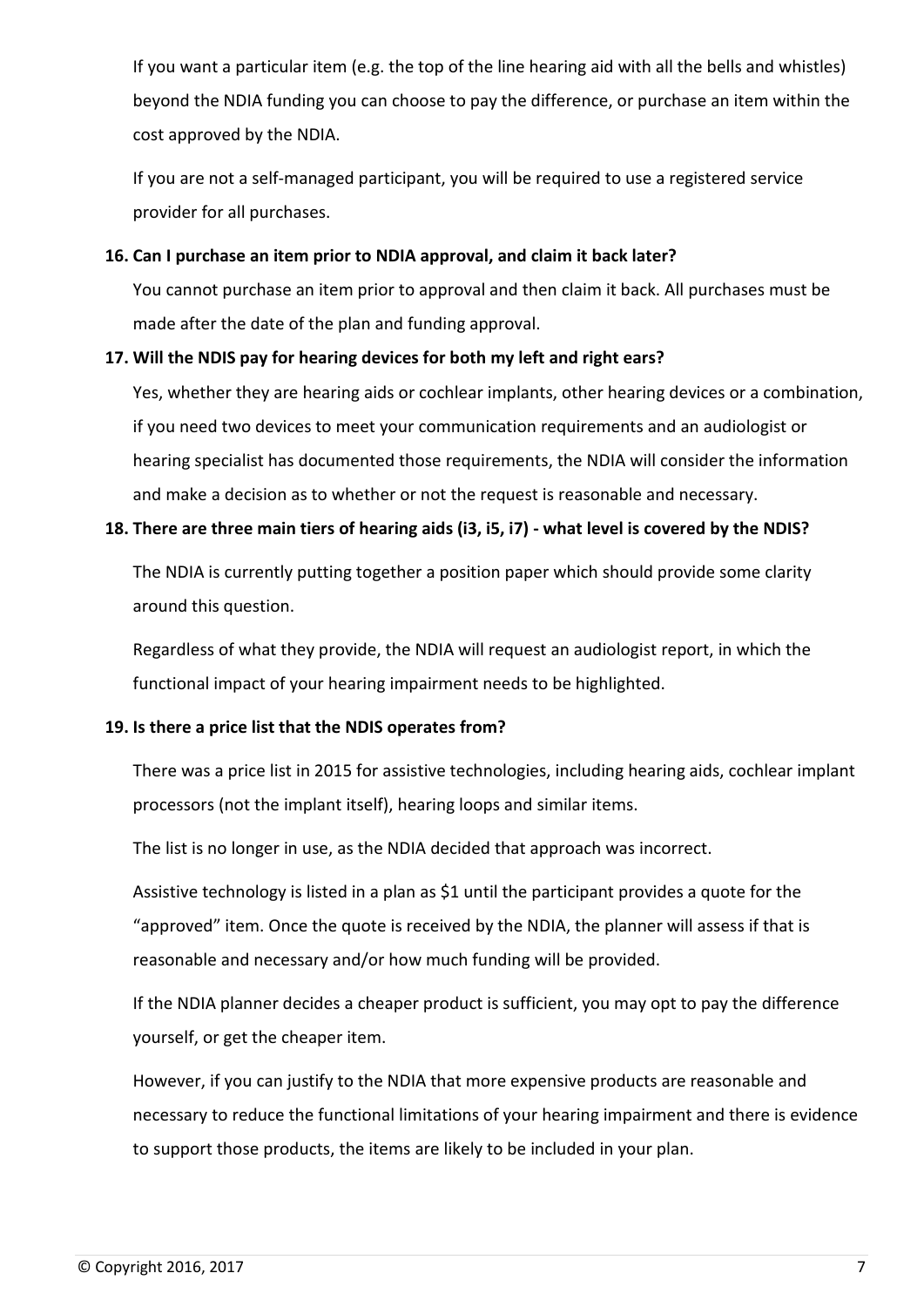Evidence required is most likely a report from your Allied health professional or your hearing care professional, for example, an audiologist, occupational therapist or Ear Nose and Throat specialist.

All assistive technology will require a quote and decisions will be made by the NDIA against whether or not the products are reasonable and necessary.

Where the price quoted is over \$10,000, two quotes will be required and a needs assessment report from an audiologist/therapist to satisfy the reasonable and necessary test.

<span id="page-7-0"></span>A price listed on a website is not sufficient.

## **20. What happens if there are price increases during the term of my plan?**

If it is necessary, you can request a review of your plan due to your circumstances changing markedly and/or the assistive technology you require is different from your planned expectations.

### <span id="page-7-1"></span>**21. Is the annual Australian Hearing service charge covered by the NDIS?**

Yes. If you request that this be included in your plan, and the planner agrees, the annual maintenance charge by Australian Hearing will be funded in your NDIS plan.

### <span id="page-7-2"></span>**22. What other type of technology may be covered by the NDIS?**

- a. CI (Cochlear Implant processor) Mic protectors
- b. CI Replacement rechargeable batteries or disposable batteries.
- c. CI AquaCoils
- d. Replacement drying packs for my overnight dehumidifier/drying kit
- e. Hearing Device parts and repairs
- f. FM System
- g. Vibrating Smoke alarm
- h. Vibrating Alarm clock
- i. Home loop
- j. Bluetooth neckloop for phone/iPod

The list of technology above is not exhaustive. Any item that is deemed to be reasonable and necessary and is directly related to your hearing impairment / deafness and communication challenges can be included in your NDIS plan.

Your goals should reflect the technology you wish to request. For example, if you wish to purchase hearing aids that are waterproof, ensure you include a goal such as "I want to be able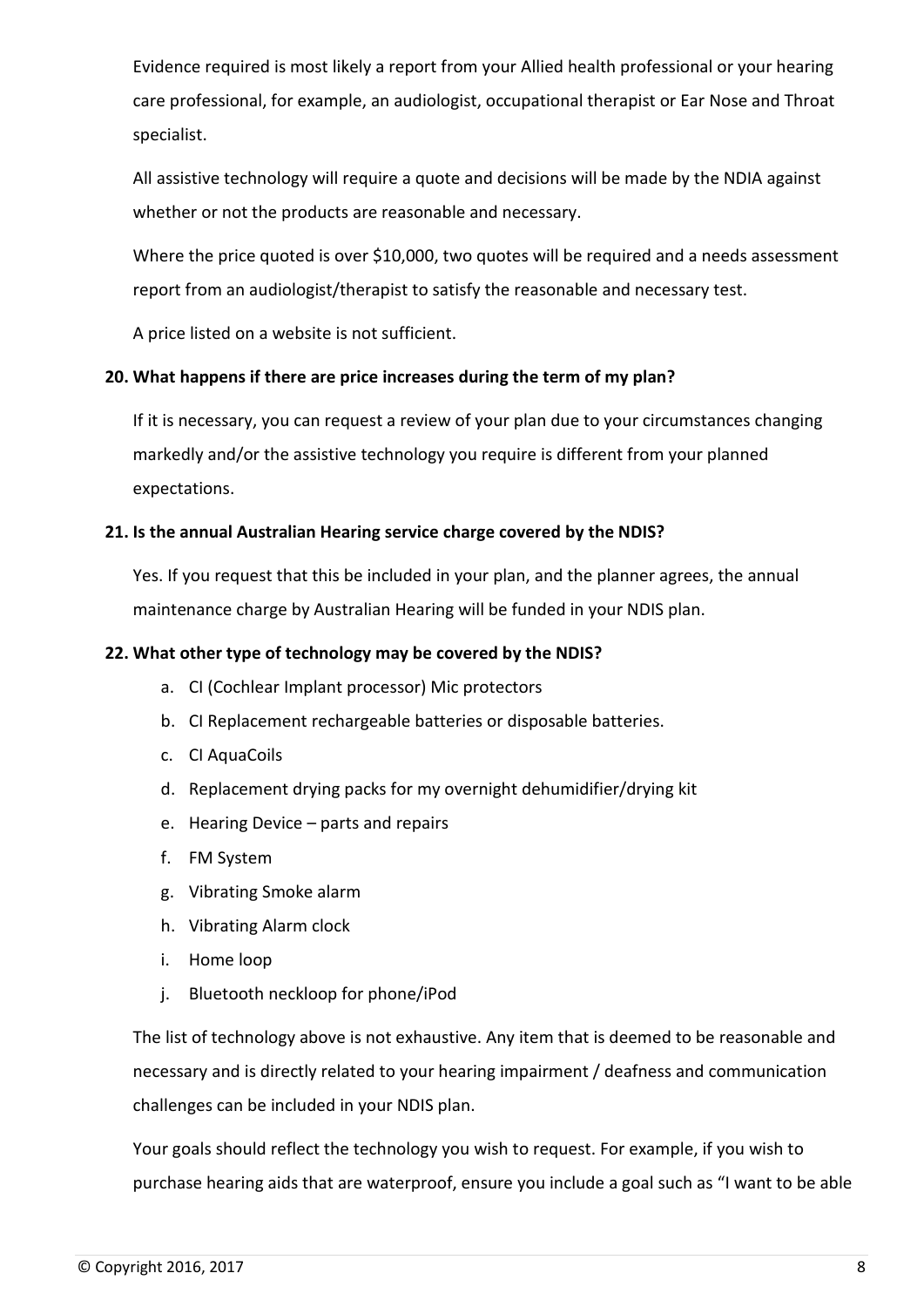to maintain my involvement in water sports as a means to keep my level of health and wellbeing".

## <span id="page-8-0"></span>**23. Are batteries for my hearing device covered by the NDIS?**

<span id="page-8-1"></span>Yes

## **24. Will my plan cover include unforeseen repairs and replacement for hearing device accessories?**

Any item identified as an unmet need at the time of the plan will be included in your plan if the item is deemed to be reasonable and necessary. One example for cochlear implant users is if the cable fails between the processor and the coil.

Typically \$150 is allocated annually for the repair and maintenance of the first hearing device and \$250 is allocated annually if two devices are utilised. If additional funds are likely to be required annually, a quote stating the cost and equipment required will assist in your presentation to the NDIA.

## <span id="page-8-2"></span>**25. Is real-time captioning (CART) covered by the NDIS?**

<span id="page-8-3"></span>Yes, if it is considered reasonable and necessary.

### **26. How much real-time captioning will I get?**

The allocation of funds will depend on each person's individual circumstances and what the NDIA considers reasonable and necessary.

### <span id="page-8-4"></span>**27. Is Auslan interpreting covered by the NDIS?**

<span id="page-8-5"></span>Yes, if it is considered reasonable and necessary.

### 28. **How much Auslan interpreting captioning will I get**?

The allocation of funds will depend on each person's individual circumstances and what the NDIA considers reasonable and necessary.

### <span id="page-8-6"></span>**29. Is a hearing dog covered by the NDIS?**

Hearing assistance dogs may be funded. This includes the cost of some food and upkeep costs. The dog must be an assistance dog and not a dog used for therapy only.

More information is available at:

<span id="page-8-7"></span><http://hearingdogs.asn.au/how-our-dogs-help/>

### **30. What happens if my hearing device (or my remote control) is lost?**

The NDIS works on Insurance principles, so ask the NDIA for a review to seek additional support to replace your device.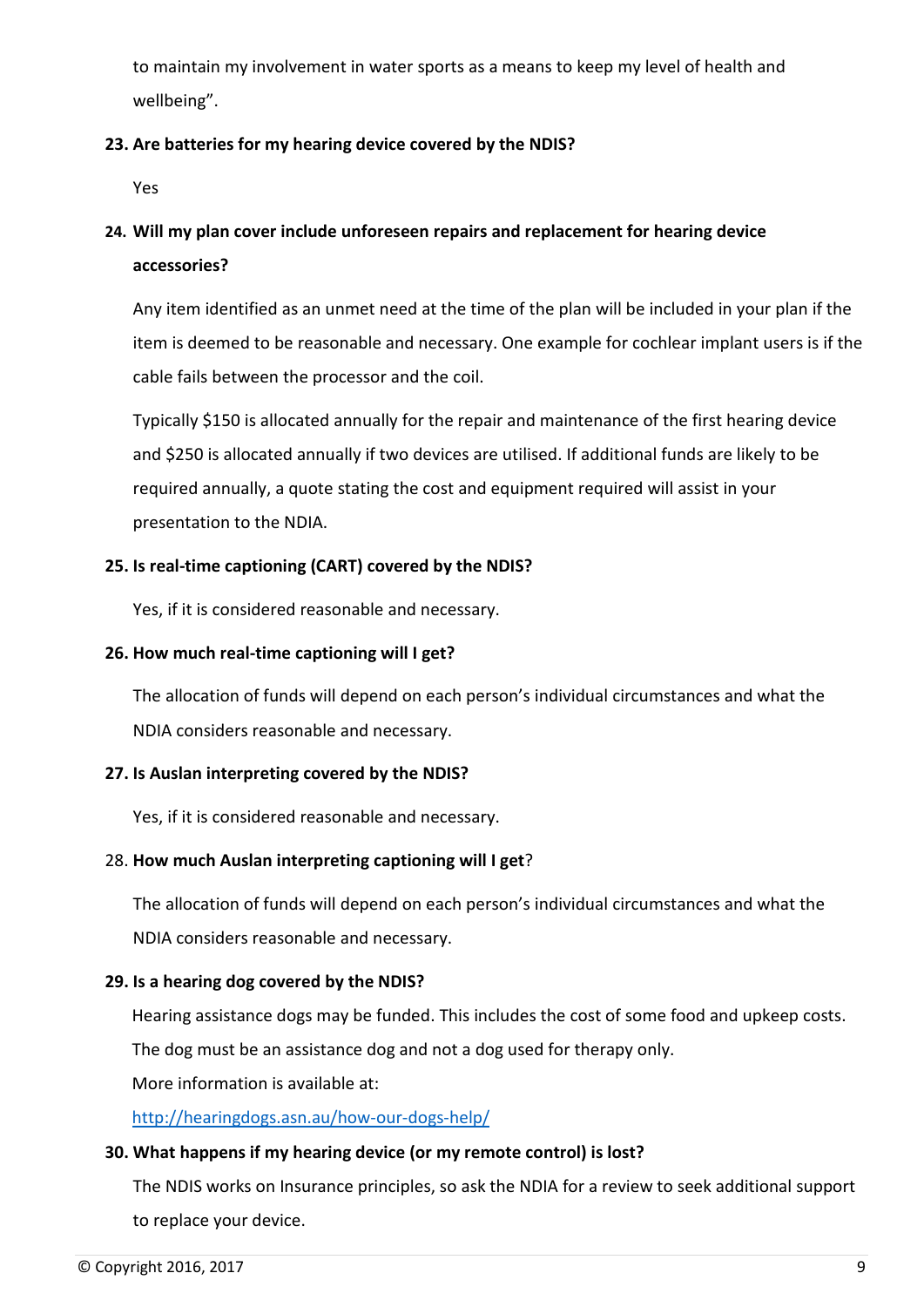#### <span id="page-9-0"></span>**31. If I need an urgent funding review, due to mishap, can I buy a replacement prior to approval?**

An example of a mishap is if the dog eats your hearing aid and it can't be repaired, or I go fishing and my cochlear implant processor disappears into the depths of the sea.

You cannot make a purchase and then request a review or funding to cover the replacement cost. All purchases must be made after the date of the review and funding approval.

In critical instances the review can happen over the phone and be approved, if agreed, within 30 minutes.

<span id="page-9-1"></span>There shouldn't be any extended delays that would delay the purchase of the replacement item.

#### **32. If I receive funding from Job Access – EAF – will this affect my NDIS benefits, and vise versa?**

No. Job Access or EAF currently provide eligible clients access to funding for Auslan interpreting, including remote interpreting and real time captioning up to \$6 000 per year. The Australian Government's Employment Assistance Fund will continue to provide assistance to a person with disability or their Employer for workplace modifications.

#### <span id="page-9-2"></span>**33. Job Access / Employment Assistance Fund (EAF) shortfall - will NDIS make up the difference?**

If the EAF provided by Job Access doesn't provide enough funding for real time captioning or Auslan interpreting for work, the NDIS will provide additional funding where that is required above and beyond the EAF funding if that is considered reasonable and necessary. The NDIA will want to ensure that your employer meets their obligations, in regards to providing equitable access to services, before providing additional funding for interpreters or real time captioning.

#### <span id="page-9-3"></span>**34. Are visits to my audiologist or Ear, Nose and Throat specialist covered by NDIS?**

No. The NDIS does not cover any visits to medical practitioners of any sort. While private health insurance or Medicare may cover the surgery costs for a cochlear implant, the NDIS will not fund any out-of-pocket expenses from visiting the hospital or specialists.

#### <span id="page-9-4"></span>**35. Is the cost of insurance for a hearing device covered by NDIS?**

No. As an Insurance Agency, the NDIA will fund replacement of any device that fails due to manufacture fault, normal wear and tear and/or any of the occurrences you can reasonably expect to be covered by the NDIA.

## <span id="page-9-5"></span>Permission

Permission is granted to reproduce this document in full as widely as possible, without alteration.

If you believe changes are required, please email me at [dfarep@gmail.com.](mailto:dfarep@gmail.com)